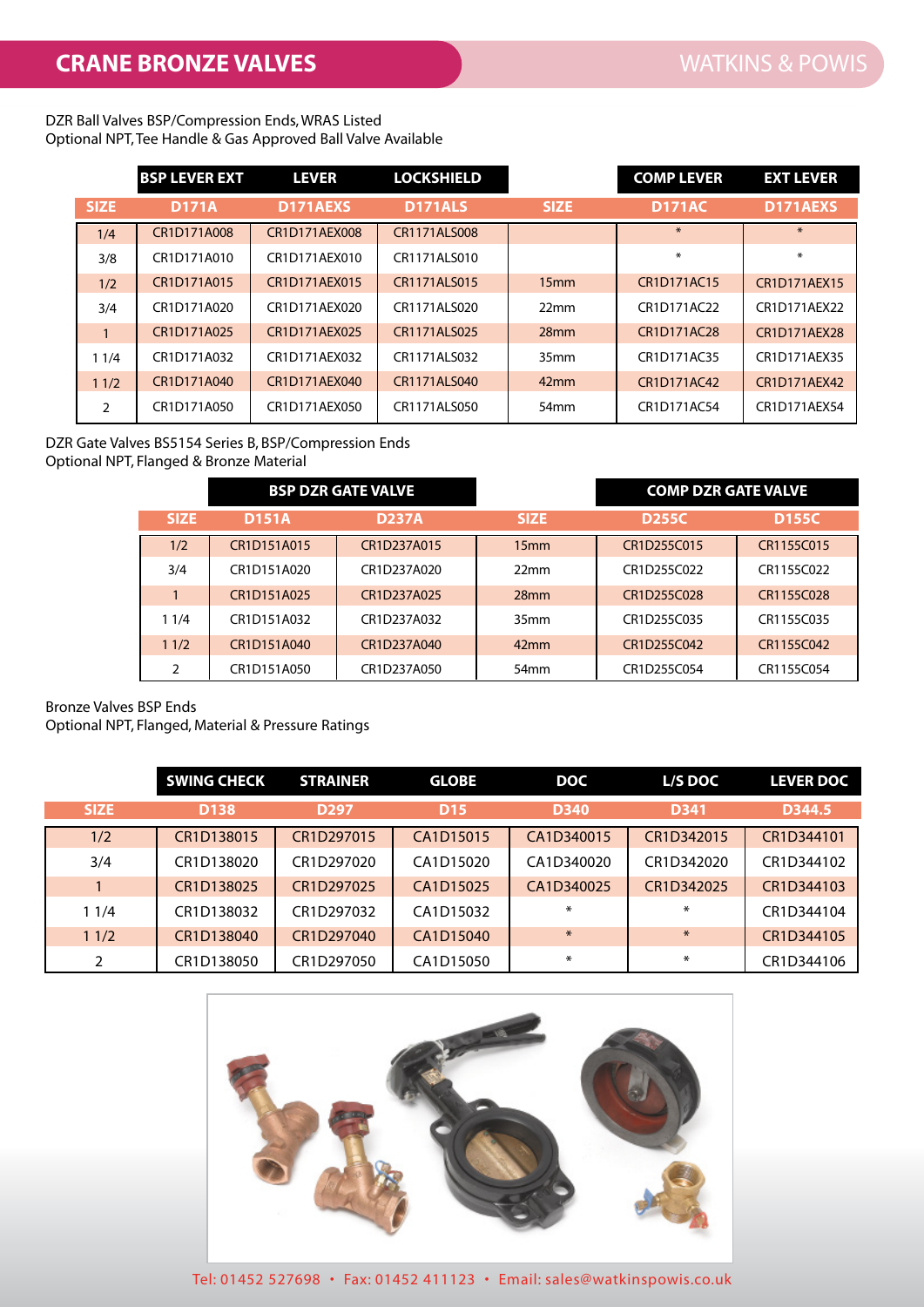|             |                           |                                 |                                         |               | <b>COMMISSIONING VALVES</b> |            |
|-------------|---------------------------|---------------------------------|-----------------------------------------|---------------|-----------------------------|------------|
| <b>SIZE</b> | <b>DRV</b><br><b>D921</b> | <b>M/STATION</b><br><b>D901</b> | <b>FIXED ORIFICE DRV</b><br><b>D931</b> | <b>FIG No</b> | $15$ mm- $1/2$              | $22mm-3/4$ |
| 1/2         | CR1D921015                | CR1D901015                      | CR1D931015                              | D921C         | CR1D921C15                  | CA1D921022 |
| 3/4         | CR1D921020                | CR1D901020                      | CR1D931020                              | D931C         | CR1D931C15                  | CR1D931022 |
| 1           | CR1D921025                | CR1D901025                      | CR1D931025                              | D923          | CR1D923015                  | $\ast$     |
| 11/4        | CR1D921032                | CR1D901032                      | CR1D931032                              | D933          | CR1D933015                  | $\ast$     |
| 11/2        | CR1D921040                | CR1D901040                      | CR1D931040                              | D902          | CR1D902015                  | $\ast$     |
| 2           | CR1D921050                | CR1D901050                      | CR1D931050                              | D934          | CR1D934015                  | $\ast$     |

|                | <b>DRV</b>                                                                             | <b>M/STATION</b>                                                                                                                                                       | <b>FIXED ORIFICE DRV</b>                    |                            |               | <b>COMMISSIONING VALVES</b>  |                              |
|----------------|----------------------------------------------------------------------------------------|------------------------------------------------------------------------------------------------------------------------------------------------------------------------|---------------------------------------------|----------------------------|---------------|------------------------------|------------------------------|
| <b>SIZE</b>    | <b>D921</b>                                                                            | <b>D901</b>                                                                                                                                                            | <b>D931</b>                                 |                            | <b>FIG No</b> | $15mm-1/2$                   | $22mm-3/4$                   |
| 1/2            | CR1D921015                                                                             | CR1D901015                                                                                                                                                             | CR1D931015                                  |                            | D921C         | CR1D921C15                   | CA1D921022                   |
| 3/4            | CR1D921020                                                                             | CR1D901020                                                                                                                                                             | CR1D931020                                  |                            | D931C         | CR1D931C15                   | CR1D931022                   |
| $\overline{1}$ | CR1D921025                                                                             | CR1D901025                                                                                                                                                             | CR1D931025                                  |                            | D923          | CR1D923015                   | $*$                          |
| 11/4           | CR1D921032                                                                             | CR1D901032                                                                                                                                                             | CR1D931032                                  |                            | D933          | CR1D933015                   | $\ast$                       |
| 11/2           | CR1D921040                                                                             | CR1D901040                                                                                                                                                             | CR1D931040                                  |                            | D902          | CR1D902015                   | $\ast$                       |
| $\overline{2}$ | CR1D921050                                                                             | CR1D901050                                                                                                                                                             | CR1D931050                                  |                            | D934          | CR1D934015                   | $\ast$                       |
|                | Cast Iron Commissioning Valves Flanged PN16, To BS7350                                 |                                                                                                                                                                        |                                             |                            |               |                              |                              |
|                | <b>COMM STATION</b>                                                                    | <b>DRV</b>                                                                                                                                                             | <b>COMM SET</b>                             | <b>VARIABLE DRV</b>        |               | <b>DRV B/FLY</b>             | <b>B/FLY COMM SET</b>        |
| <b>SIZE</b>    | <b>DM900</b>                                                                           | <b>DM921</b>                                                                                                                                                           | <b>DM941</b>                                | <b>DM931</b>               |               | <b>DM925G</b>                | <b>DM950G</b>                |
| 65mm           | CR2DM900065                                                                            | CR2DM921065                                                                                                                                                            | CR2DM941065                                 | CR2DM931065                |               | CR2DM925G065                 | CR2DM950G065                 |
| 80mm           | CR2DM900080                                                                            | CR2DM921080                                                                                                                                                            | CR2DM941080                                 | CR2DM931080                |               | CR2DM925G080                 | CR2DM950G080                 |
| <b>100mm</b>   | CR2DM900100                                                                            | CR2DM921100                                                                                                                                                            | CR2DM941100                                 | CR2DM931100                |               | CR2DM925G100                 | CR2DM950G100                 |
| 125mm          | CR2DM900125                                                                            | CR2DM921125                                                                                                                                                            | CR2DM941125                                 | CR2DM931125                |               | CR2DM925G125                 | CR2DM950G125                 |
| <b>150mm</b>   | CR2DM900150                                                                            | CR2DM921150                                                                                                                                                            | CR2DM941150                                 | CR2DM931150                |               | CR2DM925G150                 | CR2DM950G150                 |
| 200mm          | CR2DM900200                                                                            | CR2DM921200                                                                                                                                                            | CR2DM941200                                 | CR2DM931200                |               | CR2DM925G200                 | CR2DM950G200                 |
| 250mm<br>300mm | CR2DM900250<br>CR2DM900300                                                             | CR2DM921250<br>CR2DM921300                                                                                                                                             | CR2DM941250<br>CR2DM941300                  | CR2DM931250<br>CR2DM931300 |               | CR2DM925G250<br>CR2DM925G300 | CR2DM950G250<br>CR2DM950G300 |
|                | Crane Offer A Wide Range Of Autoflow Bronze & Ductile Iron Automatic Balancing Valves. | Whatever valves you<br>need - Gate, Globe,<br>Check, Ball, Butterfly<br>or Balancing, talk to<br>the experts.<br><b>Differential Pressure</b><br>Control Valve DPAF951 | <b>CRANE</b><br><b>OUR GENIUS IS VALVES</b> | <b>FLUID SYSTEMS</b>       |               |                              |                              |
|                |                                                                                        | <b>CRANE</b>                                                                                                                                                           | <b>BUILDING SERVICES &amp; UTILITIES</b>    |                            |               |                              |                              |
|                |                                                                                        |                                                                                                                                                                        | tel: 01473 277300                           |                            |               |                              |                              |